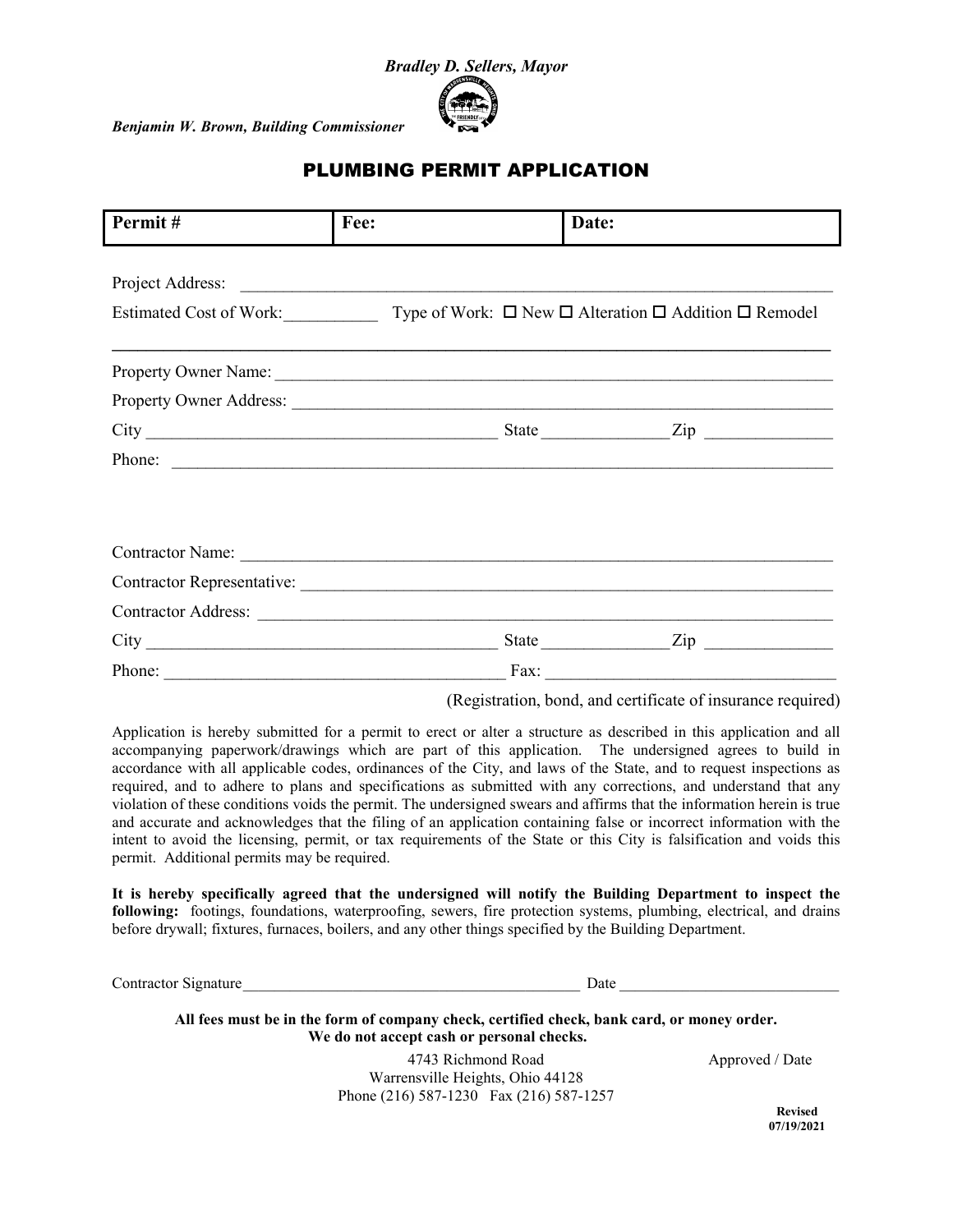| 'TEM | RESIDENTIAL QTY | COMMERCIAL QTY | PRICE |  |
|------|-----------------|----------------|-------|--|
|      |                 |                |       |  |